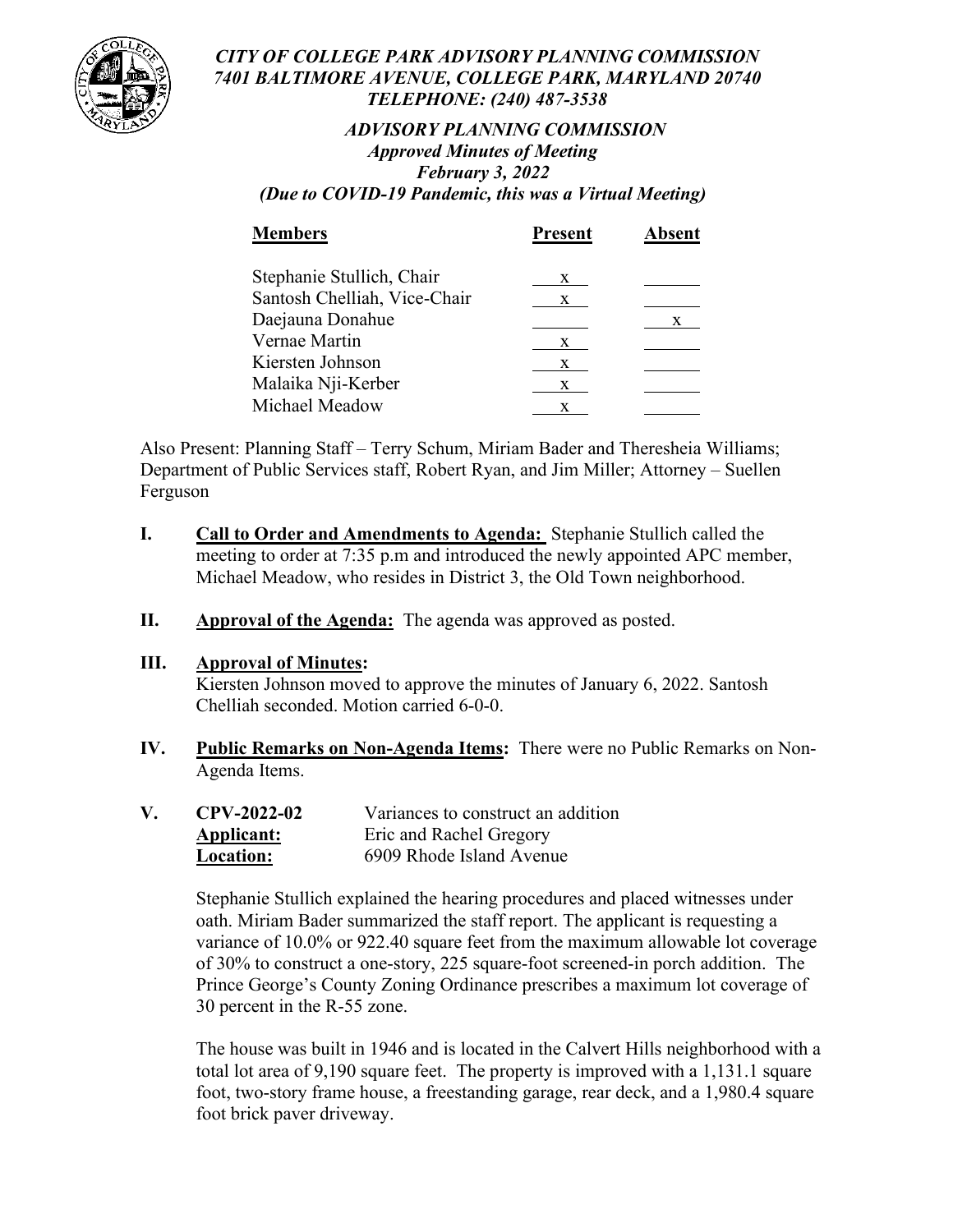The proposed, 225 square foot screened-in porch will not increase existing lot coverage because the applicants propose to remove at least 225 square feet of the driveway at the rear of the house. The screened porch will replace an existing deck that is not used, because of mosquito infestation and exposure to severe weather conditions.

Staff recommends approval of a lot coverage variance to allow the construction of a 225 square-foot screened-in porch subject to the removal of 225 square feet of driveway. Miriam Bader submitted the staff report, Exhibits 1-10, and the PowerPoint presentation into the record.

Isabel Ahman, Architect, testified that once the new zoning ordinance becomes effective, the addition will only be over lot coverage by 5%. She stated that the letters of support and the applicant's willingness to reduce the lot coverage by 225 square feet help to support the criteria. She feels that the variance request is reasonable and requests that it be approved.

Eric Gregory, applicant, testified that the brick pavers were installed at the beginning of the COVID-19 pandemic when they were spending more time outside. Unfortunately, they have rarely used it because of the mosquito infestation. He stated that removing some of the patio areas to turn into a screened-in porch is a win for them.

Commissioners reviewed the criteria that need to be met before the variance can be granted and determined that:

- 1) The property is exceptionally deep with a driveway that connects to a detached garage at the rear property line, which is a historic characteristic of the neighborhood. The resulting long driveway adds significantly to lot coverage. These longstanding improvements preceded the Zoning Ordinance, and already cause lot coverage restrictions to be exceeded by 10.3%.
- 2) The strict application of the Zoning Ordinance will result in a practical difficulty for the applicants by preventing them from replacing an existing deck with a screened-in porch, a reasonable and common residential use. The rear yard is mosquito-infested, and a screened porch will allow increased use of this area.
- 3) Granting the lot coverage variance will not substantially impair the intent or purpose of the applicable County General Plan or County Master Plan because lot coverage will not be greater than the existing lot coverage due to applicants' removal of a portion of the existing driveway/patio.

Santosh Chelliah moved to recommend approval of variance CPV-2022-02 based on staff recommendation and the criteria outlined in the staff report. Malaika Nji-Kerber seconded. Motion carried 6-0-0.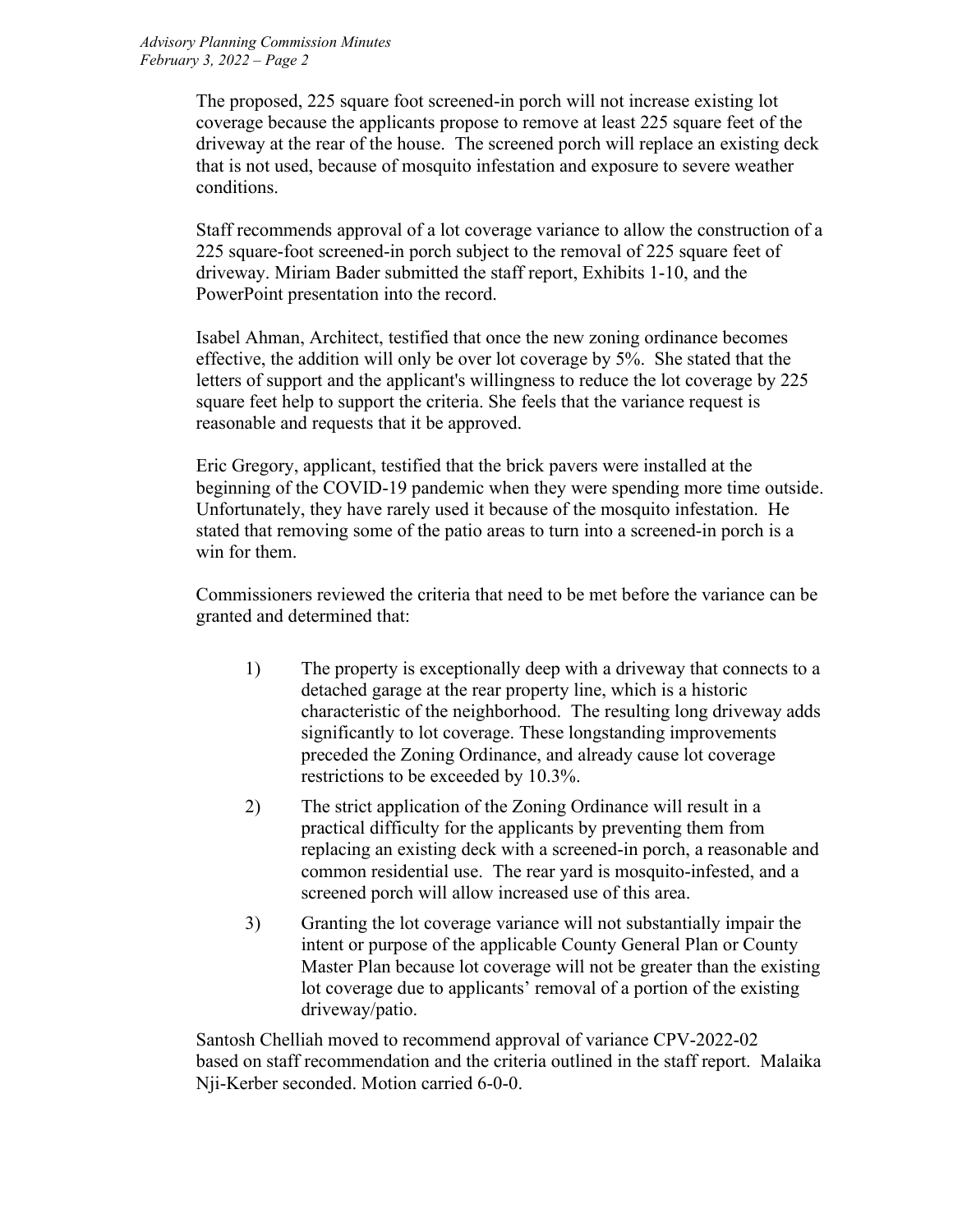### **VI. Discussion of Ordinance 21-0-15 with Department of Public Services Staff**

The Department of Public Services staff, Robert Ryan and Jim Miller, gave a brief overview and answered questions from commissioners about Zoning Ordinance 21-0-15, which pertains to City Code Section 184-8, "Prohibited Vehicles, Permits Required for Certain Vehicles." The City Council amended the Ordinance, and the changes became effective on December 28, 2021. The changes include eliminating the weight and load capacity limits for vehicles that do not exceed 21 feet in length or 6 feet in width and authorizing the City Manager to grant permission for good cause to allow a prohibited vehicle to park on a city street for no more than 30 days. The amendment also authorizes the Advisory Planning Commission to hear and make recommendations to the Council with respect to requests for permission for good cause to park prohibited vehicles for longer than 30 days.

The last amendment to this ordinance was back in 2011 when the City Code required vehicles that were over 8,500 pounds gross vehicle weight or 350 cubic feet of load space and over 21 feet in length and 6 six feet in width to request an exemption. The City Manager in the past had the authority to grant permission for 24 hours for an individual that violated this code. The City Council heard about 5 or 6 cases shortly after the 2011 amendment and those individuals were grandfathered in and granted an exemption. Between 2011 and December 2021, there were around 20 different requests for exemptions filed.

The application process for this exemption request will remain the same. The applicant will complete an application form request for an exemption, provide photographs of the vehicle in question and submit the packet to Public Services. Once the exemption request is submitted by the applicant, parking enforcement puts a hold on issuing further citations until the matter can be heard. Public Services staff will gather information, which will include the applicant information and street and aerial photographs of the area in question. If needed, staff also obtains information from the city Engineer regarding the width of the street in question where the trailer or vehicle would be parking. Letters will be sent to properties on the same City block where the request is being made to allow the residents to attend the meeting and speak if they wish. The staff report and evidence will be submitted to the APC for the hearing and to make a recommendation to the Mayor and Council. The Mayor and Council would then decide as to whether the application is granted or denied. If APC recommends granting the application, and the council agrees, the exemption will be for two years.

Stephanie Stullich asked if there has been more exemption requests in the past couple of years?

Jim Miller stated yes, they were receiving exemption requests for the larger vans. A lot of residents own these types of trucks as their personal vehicles that are parked at their homes. Very few come in for an exemption because it is a vehicle that is required from their employer to bring home, such as an HVAC or electrician that is on call.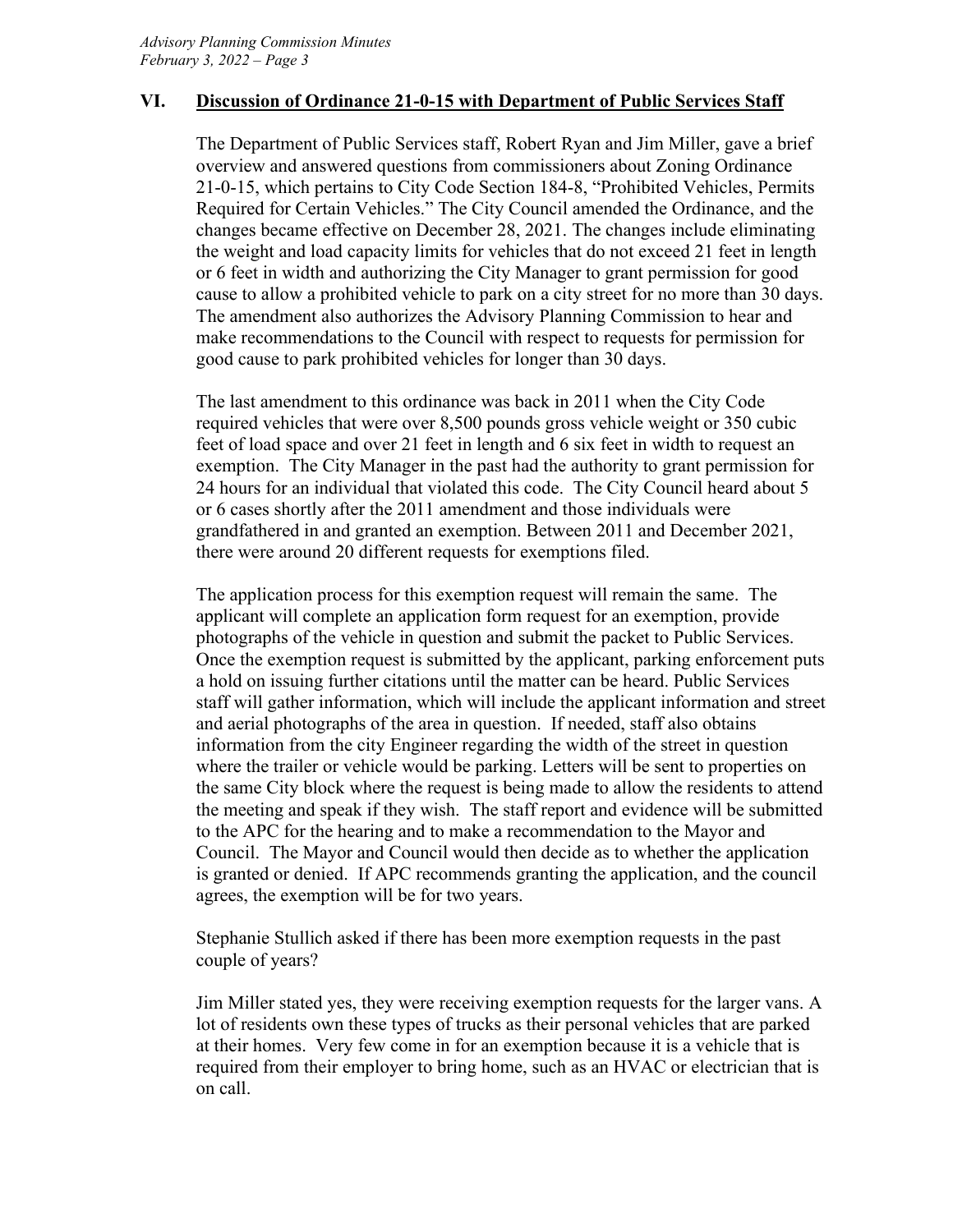Stephanie Stullich asked if there will be a staff recommendation in each case?

Jim Miller stated that in the past, a report was prepared for any request that went before Council, which would include any concerns that they have such as the overall width of the vehicle or trailer that may present safety issues.

Kiersten Johnson asked if only design standard guidelines were being considered or just the dimension of the vehicle standards within the community?

Suellen Ferguson, attorney, stated that there are specifications that you can use that are in the statute. These requests must show "good cause" and whether parking on the street is necessary and how much it impacts the right-of-way. Design standards are not part of that.

Stephanie Stullich stated that she finds the criteria for "good cause" to be a little challenging. What if someone drives a tractor-trailer and would like to park on their street, which is not intended for a residential street, how would that be addressed under "good cause"?

Suellen Ferguson stated that the burden is on the applicant to show you that there is good cause and you as a commission deciding would apply an objective person standard to the information that you are given. The fact that the person thinks that something is necessary or not is not standard. It is whether you, an objective body can see that it is a good cause.

Jim Miller stated that heavy commercial vehicles like a tractor-trailer or dump truck, would not be recommended by staff even if they request an exemption because they are not permitted on residential streets. We have not seen anything close to that size of vehicle request an exemption.

Santosh Chelliah asked what is an obstruction for an emergency vehicle? Is there a criterion for that? What are the specific ratios?

Robert Ryan stated when in doubt, they work with the city engineer and use road design standards that are adopted. When it is necessary, we would request a report of the findings from the city engineer

Santosh Chelliah asked if a case comes before the APC, would all that information be presented at that time?

Robert Ryan stated yes.

Malika Nji-Kerber asked if since the new changes have been implemented, there have been any changes in the number of vehicles and applications? How are they usually reported and how long would it be before you are notified?